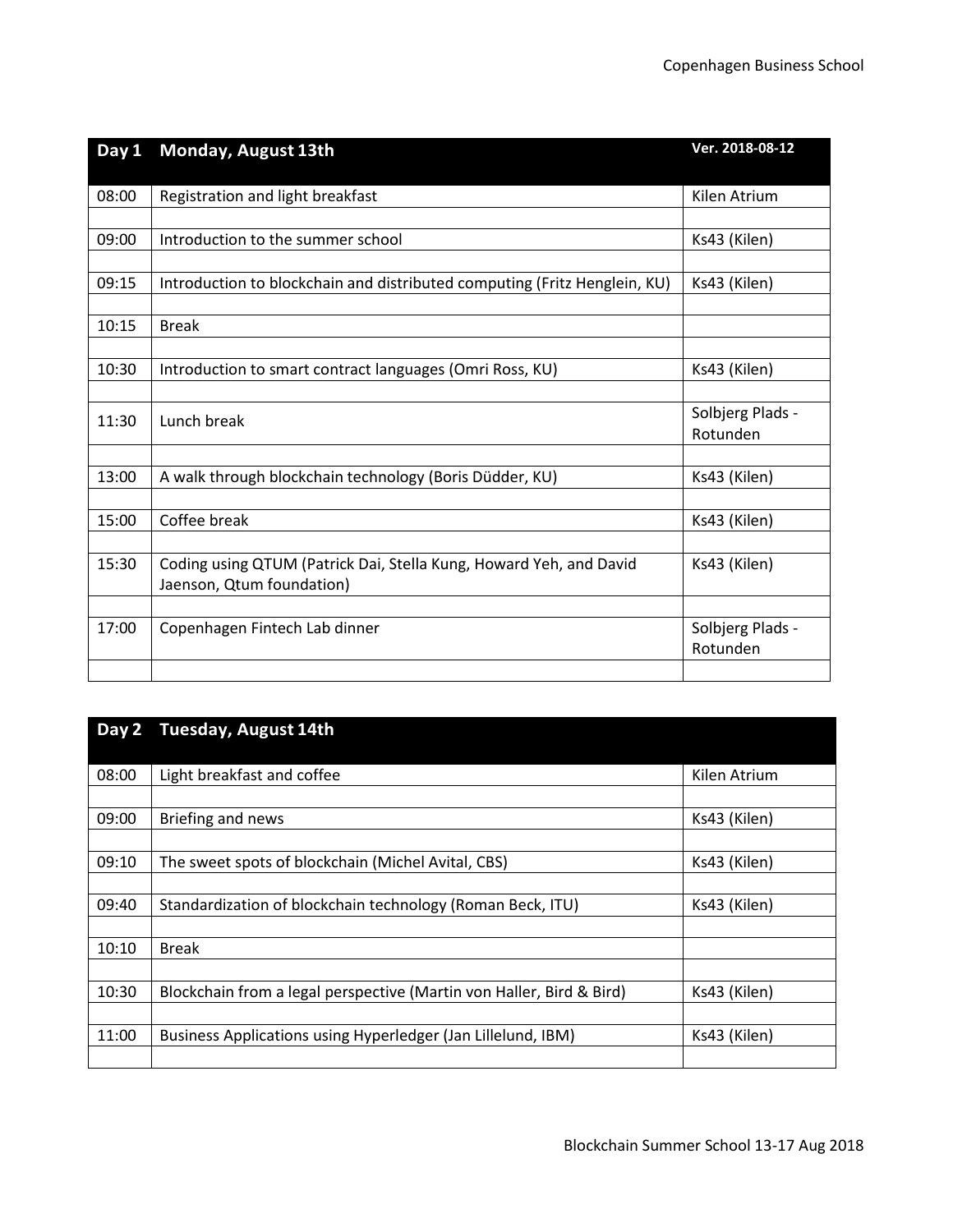| 11:30 | Lunch break                                                      | Solbjerg Plads - |
|-------|------------------------------------------------------------------|------------------|
|       |                                                                  | Rotunden         |
|       |                                                                  |                  |
| 13:00 | Coding using Ethereum (Benjamin Egelund-Müller, Beneath Crypto)  | Ks43 (Kilen)     |
|       |                                                                  |                  |
| 14:30 | Coffee break                                                     | Ks43 (Kilen)     |
|       |                                                                  |                  |
| 15:00 | Use case presentations (Nets, Topdanmark, WWF)                   | Ks43 (Kilen)     |
|       |                                                                  |                  |
| 16:30 | Group formation and teams coordination                           | Walk & talk      |
|       |                                                                  |                  |
| 17:30 | QTUM dinner and social event (combined with Meetup meeting, TBA) | Solbjerg Plads - |
|       | (Patrick Dai, Stella Kung, Howard Yeh, and David Jaenson, Qtum   | Rotunden         |
|       | foundation)                                                      |                  |
|       |                                                                  |                  |

| Day 3 | <b>Wednesday, August 15th</b>                                     |                                        |
|-------|-------------------------------------------------------------------|----------------------------------------|
| 08:00 | Light breakfast and coffee                                        | Kilen Atrium                           |
|       |                                                                   |                                        |
| 09:00 | Briefing and news                                                 | Howitzvej 60, 6 <sup>th</sup><br>floor |
|       |                                                                   |                                        |
| 09:15 | Introduction to hackathon                                         | Howitzvej 60, 6 <sup>th</sup><br>floor |
|       |                                                                   |                                        |
| 10:00 | Blockchain hackathon - Day 1 (morning)                            | Howitzvej 60, 6 <sup>th</sup><br>floor |
|       |                                                                   |                                        |
| 11:30 | Lunch break                                                       | Solbjerg Plads -<br>Rotunden           |
|       |                                                                   |                                        |
| 13:00 | Blockchain hackathon - Day 1 (afternoon)                          |                                        |
|       |                                                                   |                                        |
| 14:30 | Coffee break                                                      | Howitzvej 60, 6 <sup>th</sup>          |
|       | (additional hackathon coffee delivered to Howitzvej after dinner) | floor                                  |
|       |                                                                   |                                        |
| 15:30 | Showcase: Firmo (Omri Ross)                                       | Howitzvej 60                           |
| 16:00 | Showcase: Tradeshift (Gert Sylvest)                               | Howitzvej 60                           |
| 16:30 | Showcase: Aryze (Jack Nikogosian)                                 | Howitzvej 60                           |
|       |                                                                   |                                        |
| 17:30 | Nets reception and dinner                                         | Solbjerg Plads -                       |
|       |                                                                   | Rotunden                               |
|       |                                                                   |                                        |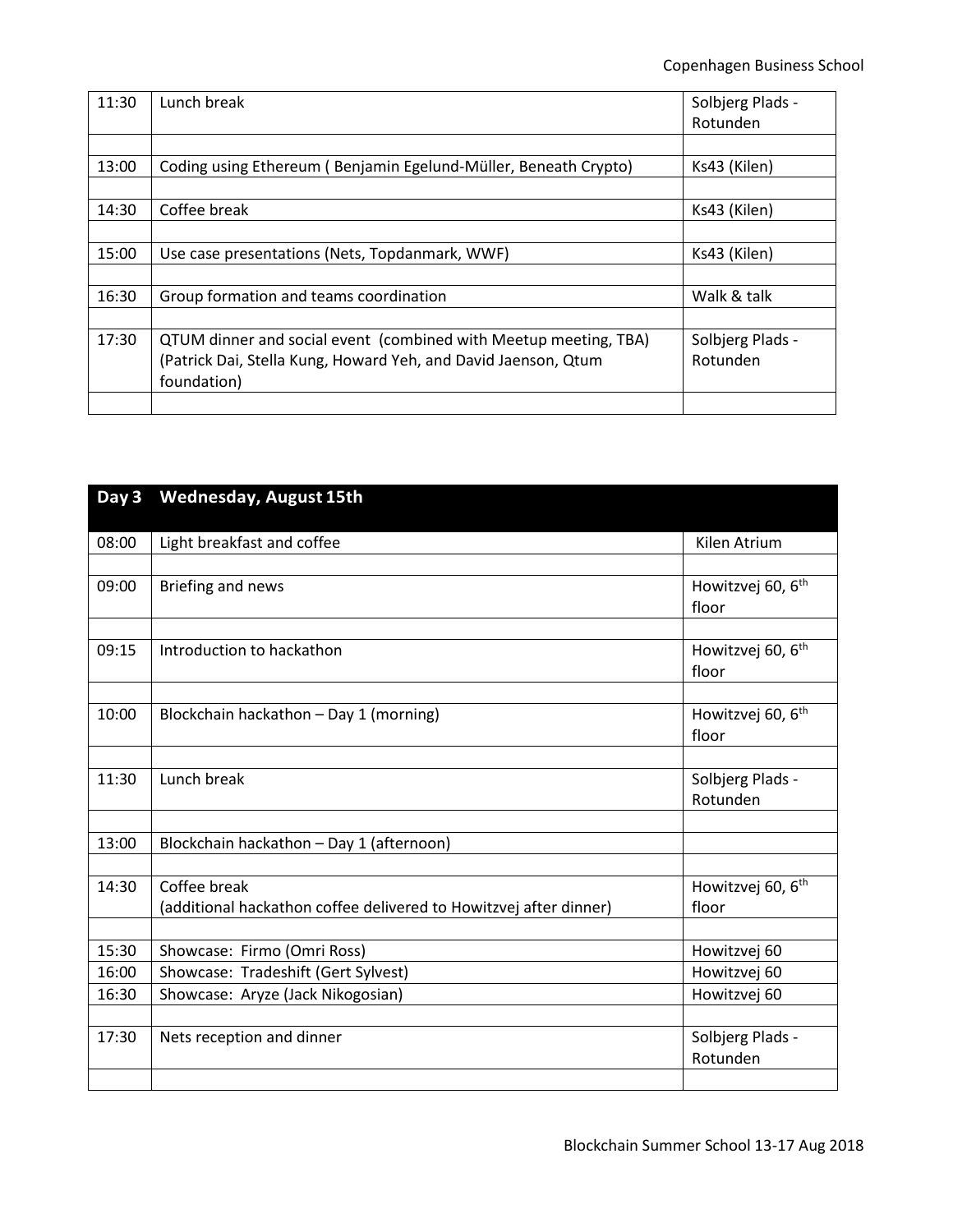| Day 4 | Thursday, August 16th                                             |                               |
|-------|-------------------------------------------------------------------|-------------------------------|
| 08:00 | Light breakfast and coffee                                        | Kilen Atrium                  |
|       |                                                                   |                               |
| 09:00 | Briefing and news                                                 | Howitzvej 60, 6 <sup>th</sup> |
|       |                                                                   | floor                         |
|       |                                                                   |                               |
| 09:15 | Hackathon status meeting                                          | Howitzvej 60, 6 <sup>th</sup> |
|       |                                                                   | floor                         |
| 09:30 | Blockchain hackathon - Day 2 (morning)                            | Howitzvej 60, 6 <sup>th</sup> |
|       |                                                                   | floor                         |
|       |                                                                   |                               |
| 11:30 | Lunch break                                                       | Solbjerg Plads -              |
|       |                                                                   | Rotunden                      |
|       |                                                                   |                               |
| 13:00 | Blockchain hackathon - Day 2 (afternoon)                          |                               |
|       |                                                                   |                               |
| 14:30 | Coffee break                                                      | Howitzvej 60, 6 <sup>th</sup> |
|       | (additional hackathon coffee delivered to Howitzvej after dinner) | floor                         |
|       |                                                                   |                               |
| 17:30 | Topdanmark Insurance dinner                                       | Solbjerg Plads -              |
|       |                                                                   | Rotunden                      |
|       |                                                                   |                               |

| Day 5 | Friday, August 17th                                         |                                        |
|-------|-------------------------------------------------------------|----------------------------------------|
| 08:00 | Light breakfast and coffee                                  | Kilen Atrium                           |
|       |                                                             |                                        |
| 09:00 | Briefing and news                                           | Howitzvej 60, 6 <sup>th</sup>          |
|       |                                                             | floor                                  |
| 09:15 | Project presentation tune-up                                | Howitzvej 60, 6 <sup>th</sup><br>floor |
|       |                                                             |                                        |
| 09:30 | Project presentation to the industrial and academic coaches | Howitzvej 60, 6 <sup>th</sup><br>floor |
|       |                                                             |                                        |
| 11:30 | Lunch break                                                 | Solbjerg Plads -<br>Rotunden           |
|       |                                                             |                                        |
| 13:00 | Opening of the 3rd Nordic Blockchain Summit                 | SPs01 (Solbjerg<br>Plads)              |
|       |                                                             |                                        |